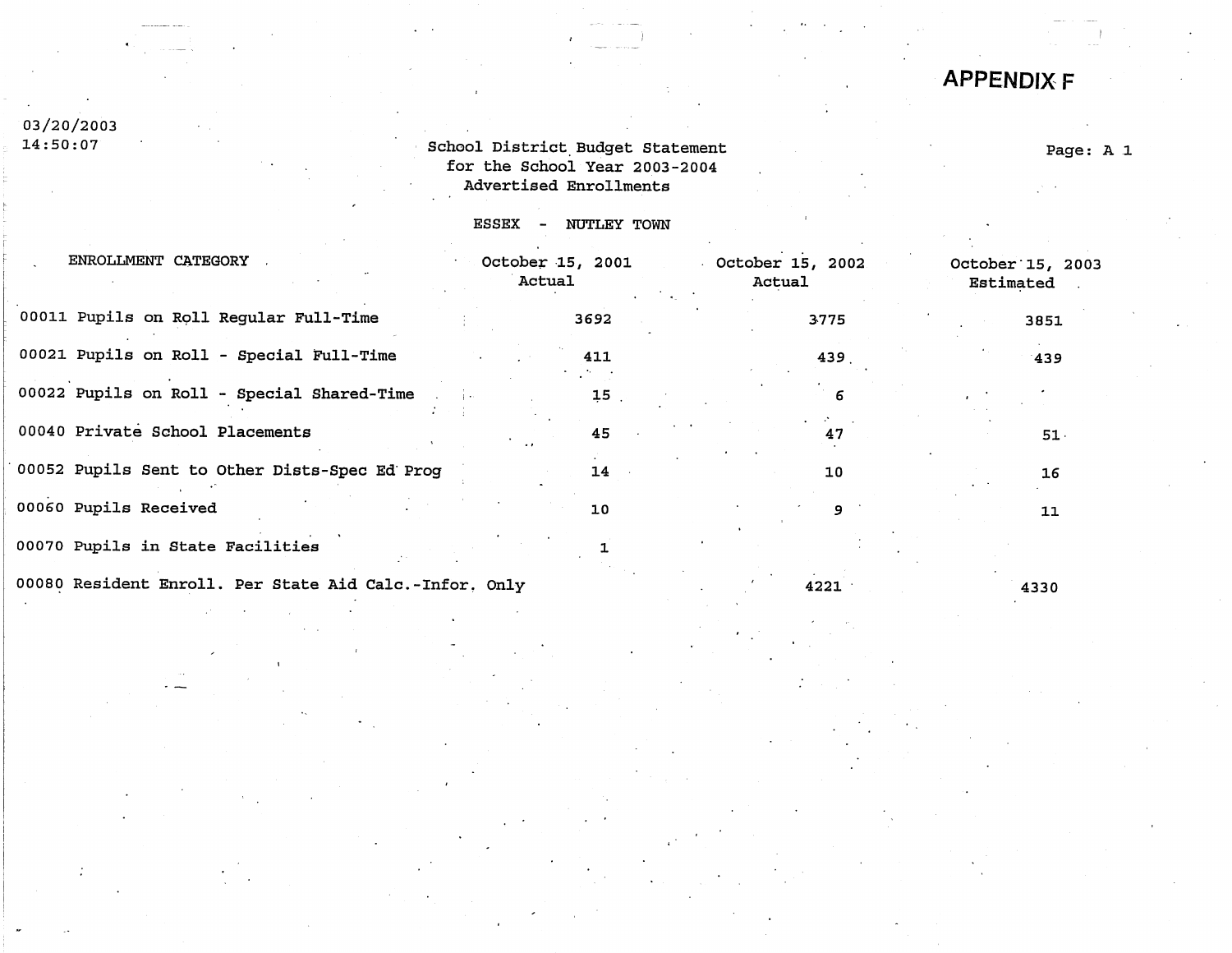03/20/2003<br>14:50:07

# School District Budget Statement for the School Year 2003-2004

### Page: A 2

| <b>ESSEX</b> | NUTLEY TOWN |  |
|--------------|-------------|--|
|              |             |  |

i i i

|                                                                   | Advertised Revenues |                       |                        |                            |
|-------------------------------------------------------------------|---------------------|-----------------------|------------------------|----------------------------|
| Budget Category                                                   | Account             | $2001 - 02$<br>Actual | $2002 - 03$<br>Revised | $2003 - 04$<br>Anticipated |
|                                                                   |                     |                       |                        |                            |
| <b>GENERAL FUND</b><br>00121 Budgeted Fund Balance - General Fund | $10 - 303$          |                       | 917,000                |                            |
| Revenues from Local Sources:                                      |                     |                       |                        |                            |
| 00150 Local Tax Levy                                              | 10-1210             | 31,081,333            | 32,800,135             | 35,085,691                 |
| 00200 Tuition                                                     | $10 - 1300$         | 95,572                | 71,573                 | 71,573                     |
| 00242 Transportation Fees from Other LEAs                         | 10-1420-1430        |                       | 80,000                 | 80,000                     |
| 00252 Other Restricted Miscellaneous Revenues                     | $10-1XXX$           |                       | 30,000                 | 30,000                     |
| 00253 Unrestricted Miscellaneous Revenues                         | $10-1XXX$           | 414,866               | 198,000                | 198,000                    |
| 00260 SUBTOTAL                                                    |                     | 31,591,771            | 33, 179, 708           | 35,465,264                 |
|                                                                   |                     |                       |                        |                            |
| Revenues from State Sources:                                      |                     |                       |                        |                            |
| 00280 Core Curriculum Standards Aid                               | 10-3111             | 2,799,975             | 2,799,975              | 2,799,975                  |
| 00300 Transportation Aid                                          | $10 - 3120$         | 345,006               | 345,006                | 345,006                    |
| 00310 Special Education Aid                                       | $10 - 3130$         | 2,042,454             | 2,235,481              | 2,235,481                  |
| 00320 Bilingual Education                                         | 10-3140             | 65,426                | 65,426                 | 65,426                     |
| 00353 Academic Achievement Reward Program                         | $10 - 3193$         | 44,426                | 44,426                 |                            |
| 00360 Other State Aids                                            | $10-3XXX$           | 44,817                |                        | 475,088                    |
| 00370 SUBTOTAL                                                    |                     | 5,342,104             | 5,490,314              | 5,920,976                  |
| 00408 Adjustment for Prior Year Encumbrances                      |                     |                       | 127,216                |                            |
| 00409 Act (Excess) Deficiency of Rev (Over) / Under Expnd         |                     | 629,944               |                        |                            |
| 00410 TOTAL GENERAL FUND                                          |                     | 37,563,819            | 39,714,238             | 41,386,240                 |
|                                                                   |                     |                       |                        |                            |

#### SPECIAL REVENUE FUNDS

Revenues from State Sources: ·00423 Distance Learning Network·Aid - Pr Yr Carryover

20-3213

7,300

**8,824**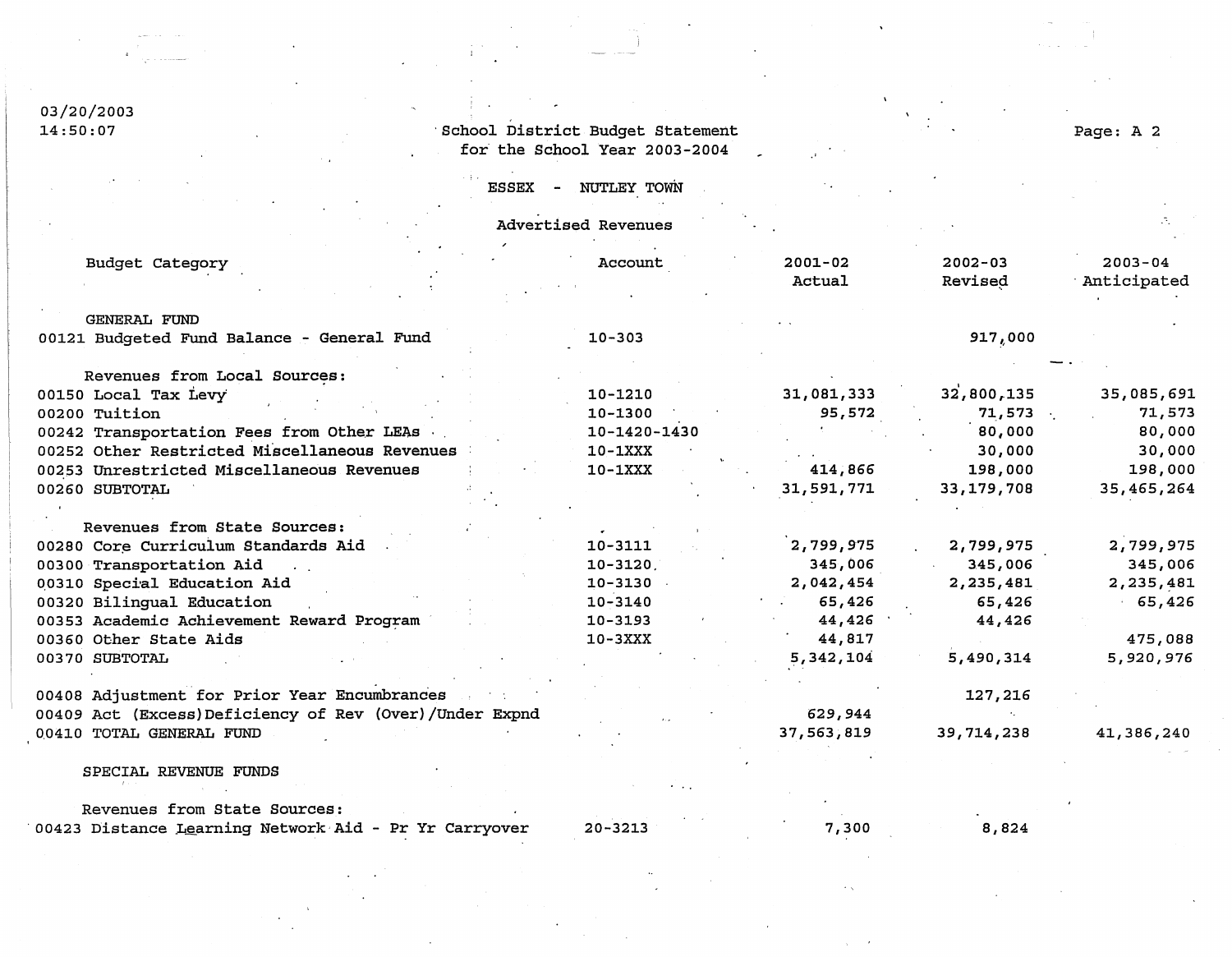#### 03/20/20  $14:50:$

### School District Budget Statemen for the School Year 2003-2004

# Page: A 3

ESSEX - NUTLEY TOWN

Advertised Revenues

| Budget Category                           | Account            | $2001 - 02$   | $2002 - 03$ | $2003 - 04$ |
|-------------------------------------------|--------------------|---------------|-------------|-------------|
|                                           |                    | <b>Actual</b> | Revised     | Anticipated |
| 00427 Distance Learning Network Aid       | $20 - 3213$        | 174,474       | 182,003     |             |
| 00430 Other Restricted Entitlements       | $20 - 32XX$        | 264,865       | ' 287,091   | 194,052     |
| 00431 TOTAL REVENUES FROM STATE SOURCES   |                    | 446,639       | 477,918     | 194,052     |
|                                           |                    |               |             |             |
| Revenues from Federal Sources:            |                    |               |             |             |
| 00440 P.L. 107-110 Title I                | $20 - 4411 - 4416$ | 197,246       | 250,871     | 124,844     |
| 00450 P.L. 107-110 Title VI               | $20 - 4417 - 4418$ | 76,436        | 19,550      | 12,797      |
| 00460 I.D.E.A. Part B (Handicapped)       | $20 - 4420$        | 518,153       | 582,062     | 373,621     |
| 00470 P.L. 101-392 (Vocational Education) | $.20 - 4430$       | 18,856        | 22,331      | 12,043      |
| 00500 Other                               | $20 - 4XXX$        | 38,645        | 145,229     | 59,771      |
| 00510 TOTAL REVENUES FROM FEDERAL SOURCES |                    | 849,336       | 1,020,043   | 583,076     |
| 00520 TOTAL SPECIAL REVENUE FUNDS         |                    | 1,295,975     | 1,497,961   | 777,128     |
|                                           |                    |               |             |             |
| DEBT SERVICE                              |                    |               |             |             |
|                                           |                    |               |             |             |
| Revenues from Local Sources:              |                    |               |             |             |
| 00550 Local Tax Levy                      | $40 - 1210$        | 144,349       | 138,463     | 128,058     |
| 00570 TOTAL REVENUES FROM LOCAL SOURCES   |                    | 144,349       | 138,463     | 128,058     |
|                                           |                    |               |             |             |
| Revenues from State Sources:              |                    |               |             |             |
| 00580 Debt Service Aid Type II            | 40-3160            | 15,547        | 14,878      | 13,760      |
| 00590 TOTAL LOCAL DEBT SERVICE            |                    | 159,896       | 153,341     | 141,818     |
| 00640 TOTAL DEBT SERVICE FUND             |                    | 159,896       | 153,341     | 141,818     |
| 00660 TOTAL REVENUES/SOURCES              |                    | 39,019,690    | 41,365,540  | 42,305,186  |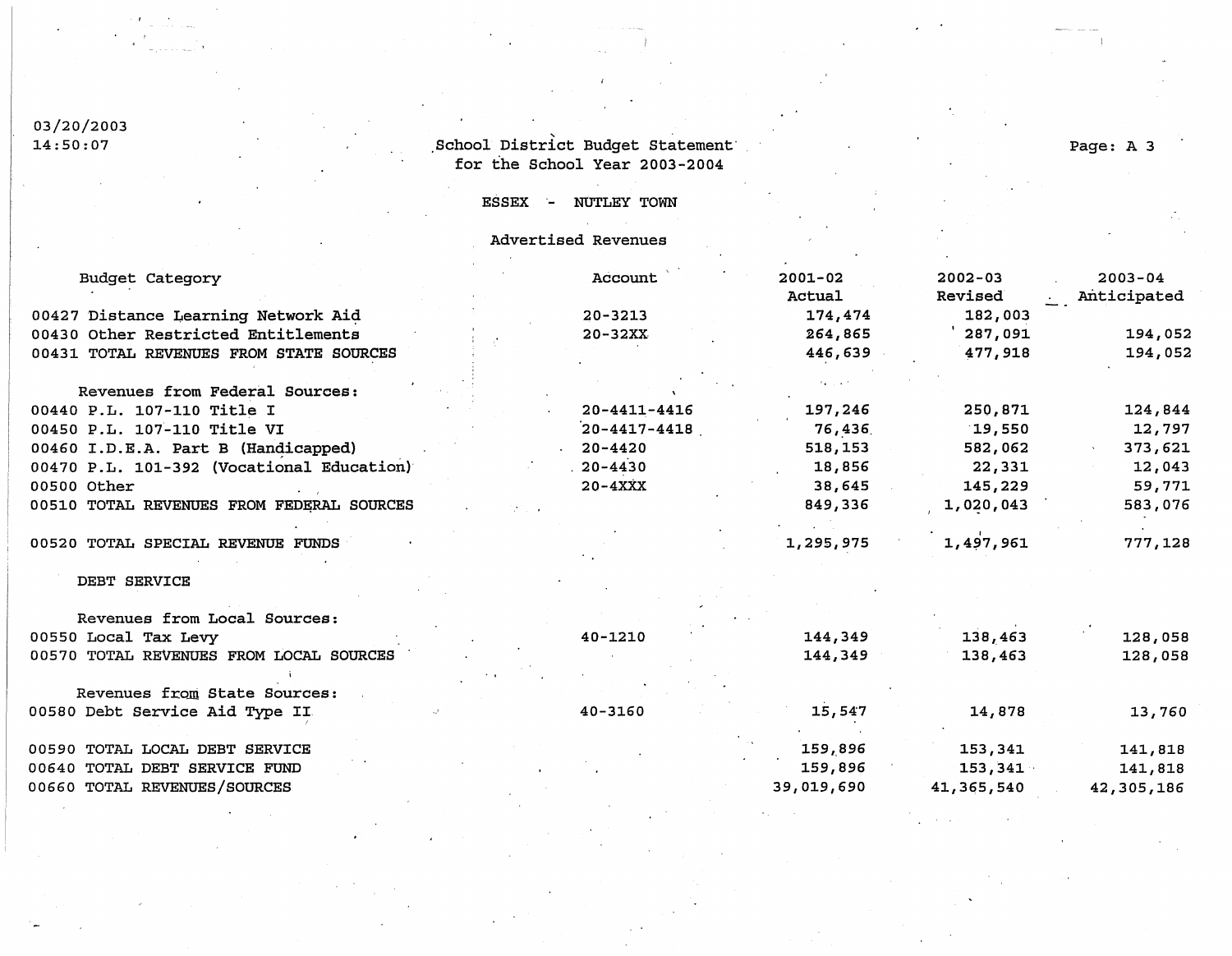# 03/20/2003<br>14:50:59

## School District Budget Statement for the School·Year 2003-2004 Advertised Appropriations

ESSEX - NUTLEY TOWN

| <b>Budget Category</b>                                  | Account                | $-2001 - 02$  | $2002 - 03$  | $2003 - 04$    |
|---------------------------------------------------------|------------------------|---------------|--------------|----------------|
|                                                         |                        | Expenditures  | Rev. Approp. | Appropriations |
| GENERAL CURRENT EXPENSE                                 |                        |               |              |                |
| 00770 Regular Programs - Instruction                    | $11 - 1XX - 100 - XXX$ | $-15,898,953$ | 16, 347, 972 | 16,712,840     |
| 00780 Special Education - Instruction                   | $11 - 2XX - 100 - XXX$ | 1,690,485     | 1,911,482    | 1,968,687      |
| 00790 Basic Skills/Remedial - Instruction               | $11 - 230 - 100 - XXX$ | 382,088       | 372,772      | 357,576        |
| 00800 Bilingual Education - Instruction                 | $11 - 240 - 100 - XXX$ | 177,853       | 183,782      | 189,659        |
| 00810 Vocational Programs - Local - Instruction         | 11-3XX-100-XXX         | $-5,399$      | 2,800        | 2,800          |
| 00820 School-Spon. Cocurricular Activities-Instruction  | 11-401-100-XXX         | 178,515       | 174,551      | 152,710        |
| 00830 School Sponsored Athletics - Instruction          | $11 - 402 - 100 - XXX$ | 720,070       | 739,964      | $-756,069$     |
| 00840 Other Instructional Programs - Instruction        | $11 - 4XX - 100 - XXX$ | 1,973         |              |                |
| 00850 Community Services Programs/Operations            | 11-800-330-XXX         |               | 4,596        | 3,900          |
| Undistributed Expenditures:                             |                        |               |              |                |
| 00860 Instruction                                       | $11 - 000 - 100 - XXX$ | 2,186,703     | 2,327,320.   | 2,276,904      |
| 00880 Health Services                                   | $11 - 000 - 213 - XXX$ | 466,373       | 429,781      | 449,704        |
| 00881 Other Supp Serv - Stds - Related & Extraordinary. | $11 - 000 - 216, 217$  | 338,322       | 463,463      | 465,631        |
| 00890 Other Support Services - Students - Regular       | $11 - 000 - 218 - XXX$ | 901,706       | 935,244      | 1,009,037      |
| 00900 Other Support Services - Students - Special       | $11 - 000 - 219 - XXX$ | 605,942       | 675,593      | 695,594        |
| 00910 Improvement of Instructional Services             | $11 - 000 - 221 - XXX$ | 308,971       | 339,425      | 336,278        |
| 00920 Educational Media Services - School Library       | $11 - 000 - 222 - XXX$ | 695,676       | 735,602      | 743,068        |
| 00921 Instructional Staff Training Services             | $11 - 000 - 223 - XXX$ | 29,259        | 36,692       | 35,450         |
| 00930 Support Services - General Administration         | 11-000-230-XXX         | 873,725       | 932,833      | 937,147        |
| 00940 Support Services - School Administration          | $11 - 000 - 240 - XXX$ | 2,093,276     | 2,130,707    | 2,243,059      |
| 00950 Operation and Maintenance of Plant Services       | $11 - 000 - 26X - XXX$ | 3,286,128     | 3,801,424    | 3,930,069      |
| 00960 Student Transportation Services                   | $11 - 000 - 270 - XXX$ | 1,158,939     | 1,216,762    | 1,226,163      |
| 00970 Business and Other Support Services               | 11-000-290-XXX         | 1,065,511     | 1,003,056    | 1,034,588      |
| 00971 Personal Services - Employee Benefits             | 11-XXX-XXX-2XX         | 4,131,652     | 4,592,419    | 5,605,572      |
| 00980 Food Services                                     | 11-000-310-XXX         | 185,000       | 185,002      | 180,000        |
| 00990 Total Undistributed Expenditures.                 |                        | 18,327,183    | 19,805,323   | 21,168,264     |
| 01000 TOTAL GENERAL CURRENT EXPENSE                     |                        | 37,382,519    | 39,543,242   | 41, 312, 505   |
| CAPITAL OUTLAY                                          |                        |               |              |                |

01020 Equipment 01030· Facilities\_Acquisition and Construction Services 12-XXX-XXX-73X 12-000-4XX-XXX 135,425 19,273 117,023 73,735 30,138

Page: B 1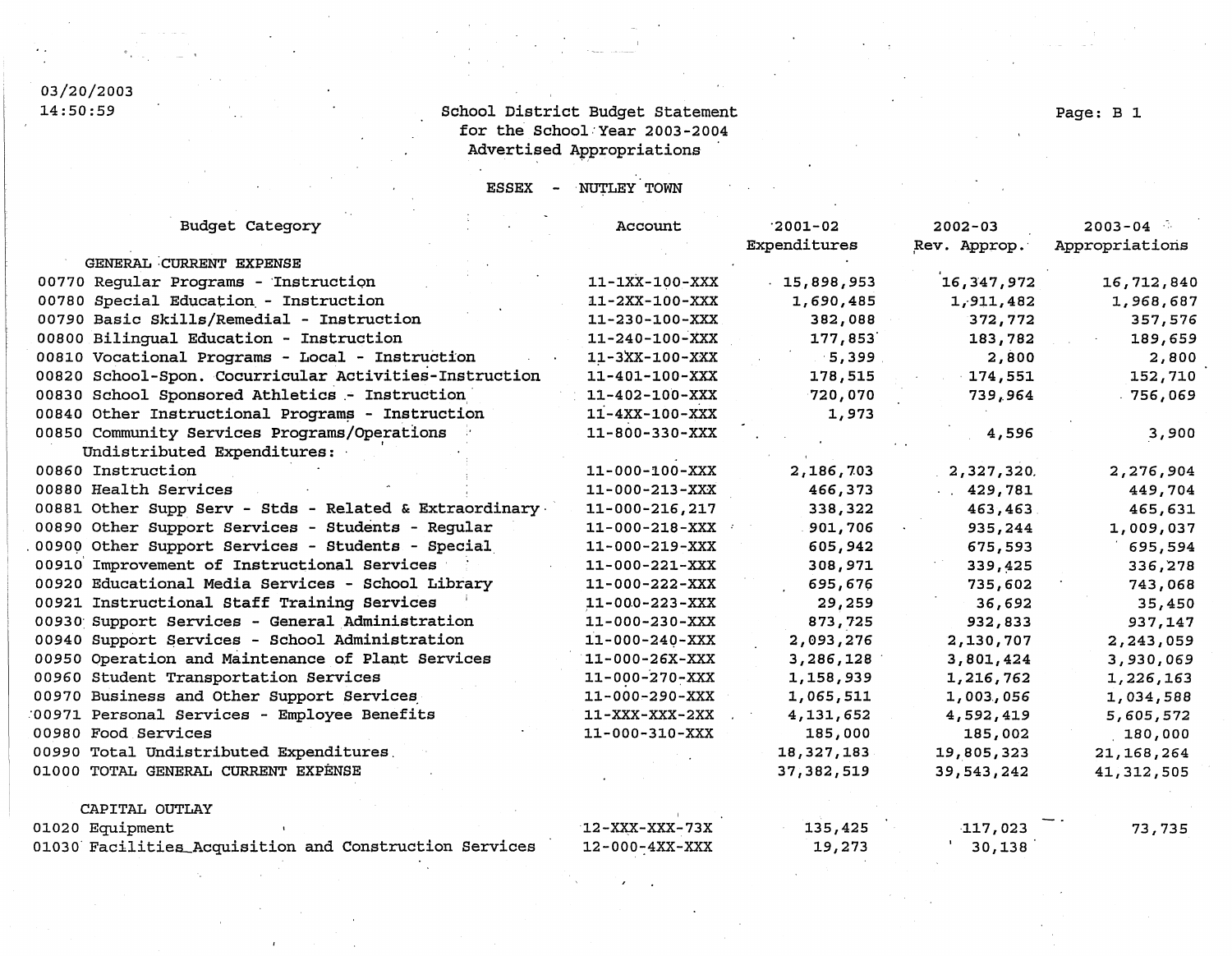### 03/20/20  $14:50:$

## School District Budget Statement for the School Year 2003-2004 Advertised Appropriations

Page: B 2

ESSEX. NUTLEY TOWN

| Budget Category                                        | Account                | $2001 - 02$  | $2002 - 03$  | $2003 - 04$    |
|--------------------------------------------------------|------------------------|--------------|--------------|----------------|
|                                                        |                        | Expenditures | Rev. Approp. | Appropriations |
| 01040 TOTAL CAPITAL OUTLAY                             |                        | 154,698      | 147,161      | 73,735         |
| SPECIAL SCHOOLS                                        |                        |              |              |                |
| Summer School:                                         |                        |              |              |                |
| 01050 Instruction                                      | $13 - 422 - 100 - XXX$ | 17,962       | 20,050       |                |
| 01060 Support Services                                 | $13 - 422 - 200 - XXX$ | 3,624        | 3,785        |                |
| 01070 Total Summer School                              |                        | 21,586       | 23,835       |                |
| 01230 TOTAL SPECIAL SCHOOLS                            |                        | 21,586       | 23,835       |                |
| 01235 Transfer of Funds to Charter Schools             | $10 - 000 - 100 - 56X$ | 5,016        |              |                |
| 01240 GENERAL FUND GRAND TOTAL                         |                        | 37,563,819   | 39,714,238   | 41,386,240     |
|                                                        |                        |              |              |                |
| SPECIAL REVENUE FUNDS                                  |                        |              |              |                |
| 01259 Support Services                                 | $20 - 213 - 200 - XXX$ | 164,818      | 178,498      |                |
| Distance Learning Network Aid:                         |                        |              |              |                |
| 01260 Facilities Acquisition and Construction Services | $20 - 213 - 400 - XXX$ | 16,925       | 12,329       |                |
| 01268 Contribution to Charter Schools                  | $20 - 213 - 100 - 56X$ | 31           |              |                |
| 01261 TOTAL DISTANCE LEARNING NETWORK AID              |                        | 181,774      | 190,827      |                |
| Other State Projects:                                  |                        |              |              |                |
| 01265 Nonpublic Textbooks                              | $20 - XXX - XXX - XXX$ | 34,490       | 33,545       | 26,362         |
| 01270 Nonpublic Auxiliary Services                     | . 20-XXX-XXX-XXX       | 72,528       | 93,003       | 60,143         |
| 01280 Nonpublic Handicapped Services                   | $20 - XXX - XXX - XXX$ | 77,030       | 84,104       | 59,589         |
| 01290 Nonpublic Nursing Services                       | $20 - XXX - XXX - XXX$ | 38,584       | 38,717       | 28,938         |
| 01320 Other Special Projects                           | $20 - XXX - XXX - XXX$ | 42,233       | 37,722       | 19,020         |
| 01330 Total State Projects                             |                        | 446,639      | 477,918      | 194,052        |
| Federal Projects:                                      |                        |              |              |                |
| 01340 P.L. 107-110 Title I                             | $20 - XXX - XXX - XXX$ | 197,246      | 250,871      | 124,844        |
| 01350 P.L. 107-110 Title VI'                           | $20 - XXX - XXX - XXX$ | 76,436       | 19,550       | 12,797         |
| 01360 I.D.E.A. Part B (Handicapped)                    | 20-XXX-XXX-XXX         | 518,153      | 582,062      | 373,621        |
| 01370 P.L. 101-392 (Vocational Education)              | $20 - XXX - XXX - XXX$ | 18,856       | 22,331       | 12,043         |
| 01400 Other Special Projects                           | 20-XXX-XXX-XXX         | 38,645       | 145,229      | 59,771         |
| 01410 Total Federal Projects                           |                        | 849,336      | 1,020,043    | 583,076        |
| 01420 TOTAL SPECIAL REVENUE FUNDS                      |                        | 1,295,975    | 1,497,961    | 777,128        |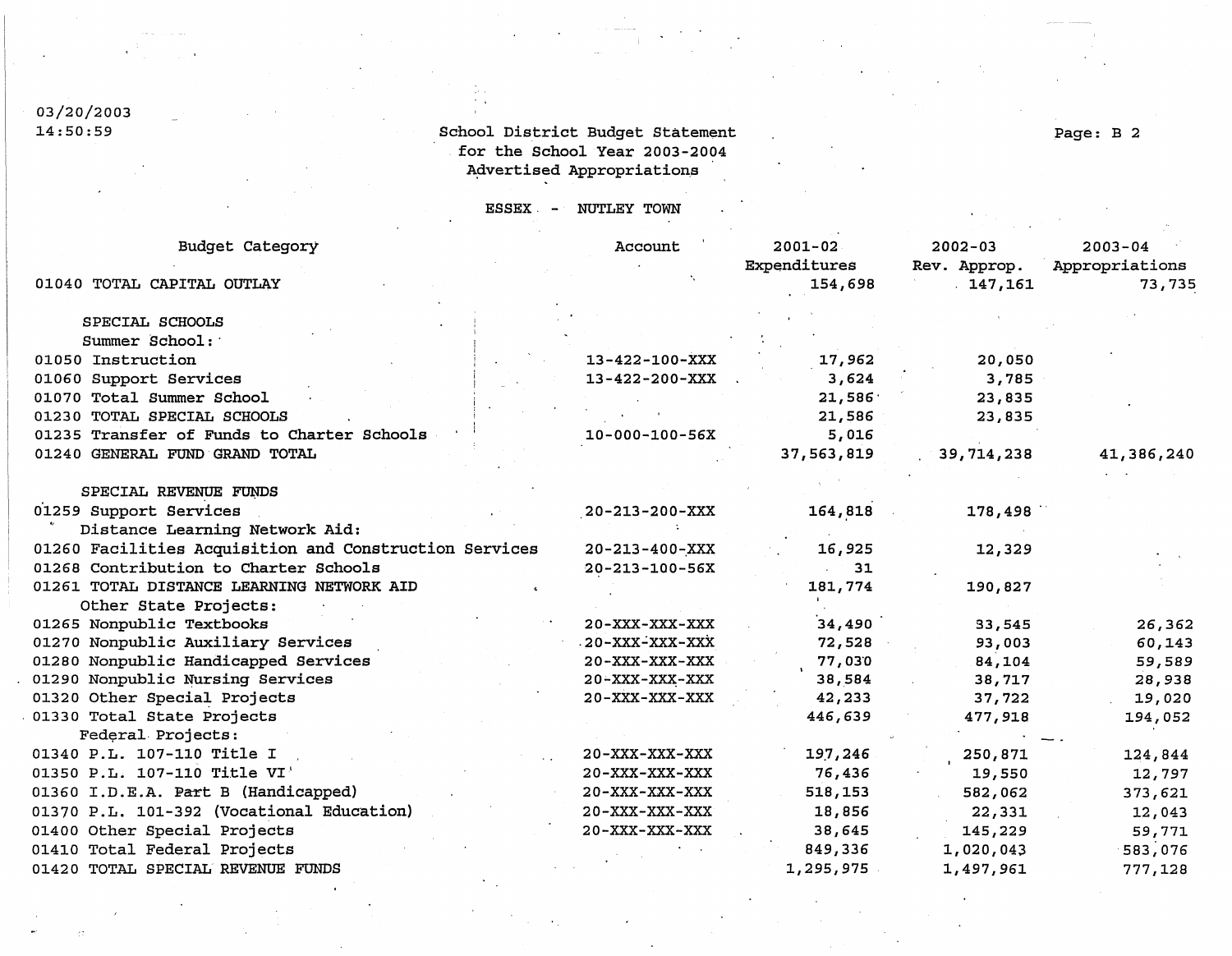### 03/20/20  $14:50:$

### School District Budget Stateme for the School Year 2003-200 Advertised Appropriat

ESSEX - NUTLEY TOWN

| Budget Category                         | Account        | 2001-02      | $2002 - 03$  | $2003 - 04$    |
|-----------------------------------------|----------------|--------------|--------------|----------------|
|                                         |                | Expenditures | Rev. Approp. | Appropriations |
| DEBT SERVICE FUNDS                      |                |              |              |                |
| 01430 Debt Service - Regular            | 40-701-510-XXX | 159,896      | 153,341      | 141,818        |
| 01480 TOTAL DEBT SERVICE FUNDS          |                | 159,896      | 153,341      | 141,818        |
| 01490 Total Expenditures/Appropriations |                | 39,019,690   | 41,365,540   | 42,305,186     |

Page: B 3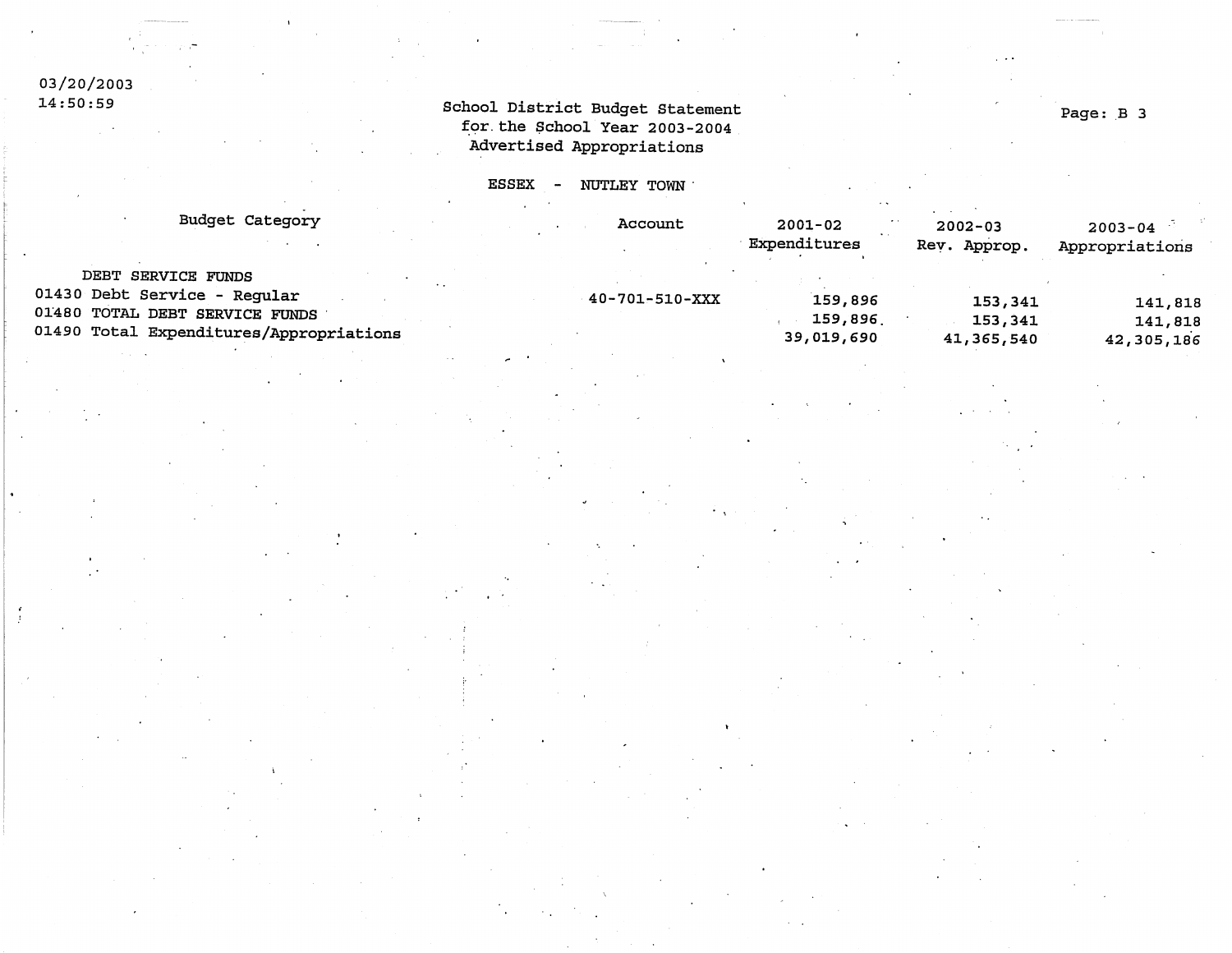# 03/20/2003

 $\mathbf{r}_i = \mathbf{r}_i$ 

## l.4: 5l.: 4l. School District Budget Statement for the School Year 2003-2004 Advertised Recapitulation of Balances

#### **ESSEX NUTLEY** TOWN

|                                                  |                                                                                                                                                                                             |                         |             | General Fund Gen. Fund General Fund             |            |   |
|--------------------------------------------------|---------------------------------------------------------------------------------------------------------------------------------------------------------------------------------------------|-------------------------|-------------|-------------------------------------------------|------------|---|
|                                                  |                                                                                                                                                                                             |                         |             | (Reserved) (Reserved) (Reserved) General Fund   |            |   |
|                                                  |                                                                                                                                                                                             |                         |             | General Fund Cap. Reserve Adult Ed. Maintenance | (Reserved) |   |
| <b>Budget Category</b>                           | (Unreserved)                                                                                                                                                                                |                         |             | Account Programs Reserve Acct. Legal Reserves   |            |   |
|                                                  | (2)                                                                                                                                                                                         | (3)                     | (4)         | (5)                                             | (6)        |   |
| 01595 Est. Approp. Bal. 6-30-01 (Prior Budg)     | 938,033                                                                                                                                                                                     |                         |             | $\mathbf{0}$ .<br>O                             |            |   |
| 01600 Approp. Balances 6-30-01 (from Audit)      | 2,247,634                                                                                                                                                                                   | 1,000                   |             |                                                 |            |   |
| 01605 Est. Approp. Bal. 6-30-02 (Prior Budg)     | 1,034,391                                                                                                                                                                                   | $\overline{\mathbf{0}}$ |             |                                                 |            |   |
| 01610 Approp. Balances 6-30-02 (from Audit)      | 1,874,866                                                                                                                                                                                   | 1,000                   | 0           | n.                                              |            |   |
| 01620 Amount Budgeted during FY 02-03            | $-917,000$                                                                                                                                                                                  | $\mathbf{0}$            |             |                                                 |            |   |
| 01630 Add. Bal. to be Approp during FY 02-03     |                                                                                                                                                                                             |                         |             | O.                                              |            |   |
| 01640 Add. Bal. Anticipated during FY 02-03      |                                                                                                                                                                                             | O.                      | $\Omega$    | U                                               |            |   |
| 01650 Approp. Bal. 6-30-03 (est.) before Trans.  | 957,866                                                                                                                                                                                     | 1,000                   | 0           |                                                 |            |   |
| 01653 Anti. Excess GF Bal. Trans during FY 02-03 |                                                                                                                                                                                             |                         |             |                                                 |            | O |
| 01655 Approp. Bal. 6-30-03 (est.) after Transfer | 957,866                                                                                                                                                                                     | 1,000                   | $\Omega$    |                                                 |            |   |
| 01660 Amount Budgeted in FY 03-04                |                                                                                                                                                                                             |                         |             |                                                 |            |   |
| 01670 Appropriation Balances 6/30/04 (est.)      | $\mathcal{L}^{\mathcal{L}}(\mathcal{L}^{\mathcal{L}})$ , where $\mathcal{L}^{\mathcal{L}}(\mathcal{L}^{\mathcal{L}})$ and $\mathcal{L}^{\mathcal{L}}(\mathcal{L}^{\mathcal{L}})$<br>957,866 | 1,000                   | $\mathbf 0$ |                                                 |            |   |

Current state law requires that unreserved general fund balance (surplus) in excess of the established statutory limitation (generally 6% ·of the prior year budget) must be appropriated in the budget for tax relief purposes, Below are the amounts for the proposed and prior two years given the current statutory limitations:

~001-02

#### 2002-03

2003-04

Page: C 1

117, 358

*b* 

0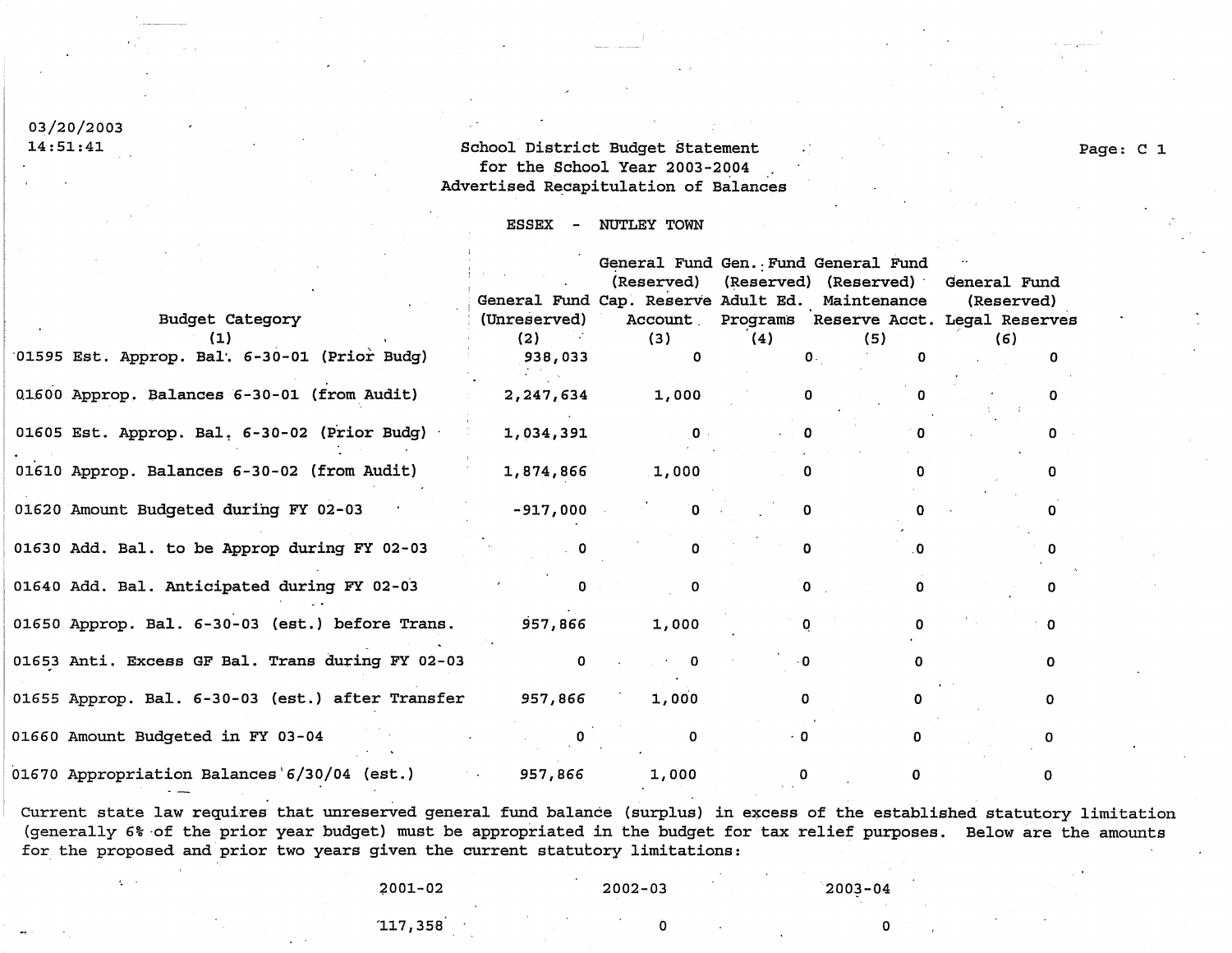School District Budget Statement. for the School Year 2003-2004 Advertised Recapitulation of Balances

ESSEX - NUTLEY TOWN

|                | General Fund<br>(Reserved)<br>Tuition Reserve | Debt<br>Service | Special Revenue<br>Cap. Reserve<br>Account | Totals          |
|----------------|-----------------------------------------------|-----------------|--------------------------------------------|-----------------|
| rior Budg)     | (7)<br>O                                      | (8)<br>0        | (9)<br>$\mathbf 0$                         | (10)<br>938,033 |
| om Audit)      | 0                                             |                 | 0                                          | 2,248,635       |
| rior Budg)     | 0                                             | <sup>0</sup>    | 0                                          | 1,034,391       |
| om Audit)      |                                               |                 | 0                                          | 1,875,867       |
| -03            | o                                             | 0.              | 0                                          | $-917,000$      |
| g FY 02-03     | n                                             | $-1$            | n                                          | $-1$            |
| FY 02-03       | o                                             | 0               | n                                          | $\mathbf 0$     |
| before Trans.  | 0                                             | n               |                                            | 958,866         |
| uring FY 02-03 | 0                                             | 0               | $\Omega$                                   | 0               |
| after Transfer | $\Omega$                                      | O               | 0.                                         | $-958,866$      |
|                | n                                             |                 |                                            | 0               |
| )4 (est.)      | 0                                             |                 |                                            | 958,866         |

Budget Category  $(1)$ . 01595 Est. Approp. Bal. 6-30-01 (P 01600 Approp. Balances  $6-30-01$  (from 01605 Est. Approp. Bal. 6-30-02 (P) 01610 Approp. Balances  $6-30-02$  (from 01620 Amount Budgeted during FY 02-01630 Add. Bal. to be Approp during 01640 Add. Bal. Anticipated during 01650 Approp. Bal. 6-30-03 (est.) h 01653 Anti. Excess GF Bal. Trans du 01655 Approp. Bal. 6-30-03 (est.) a 01660 Amount Budgeted in FY 03-04 01670 Appropriation Balances  $6/30/0$